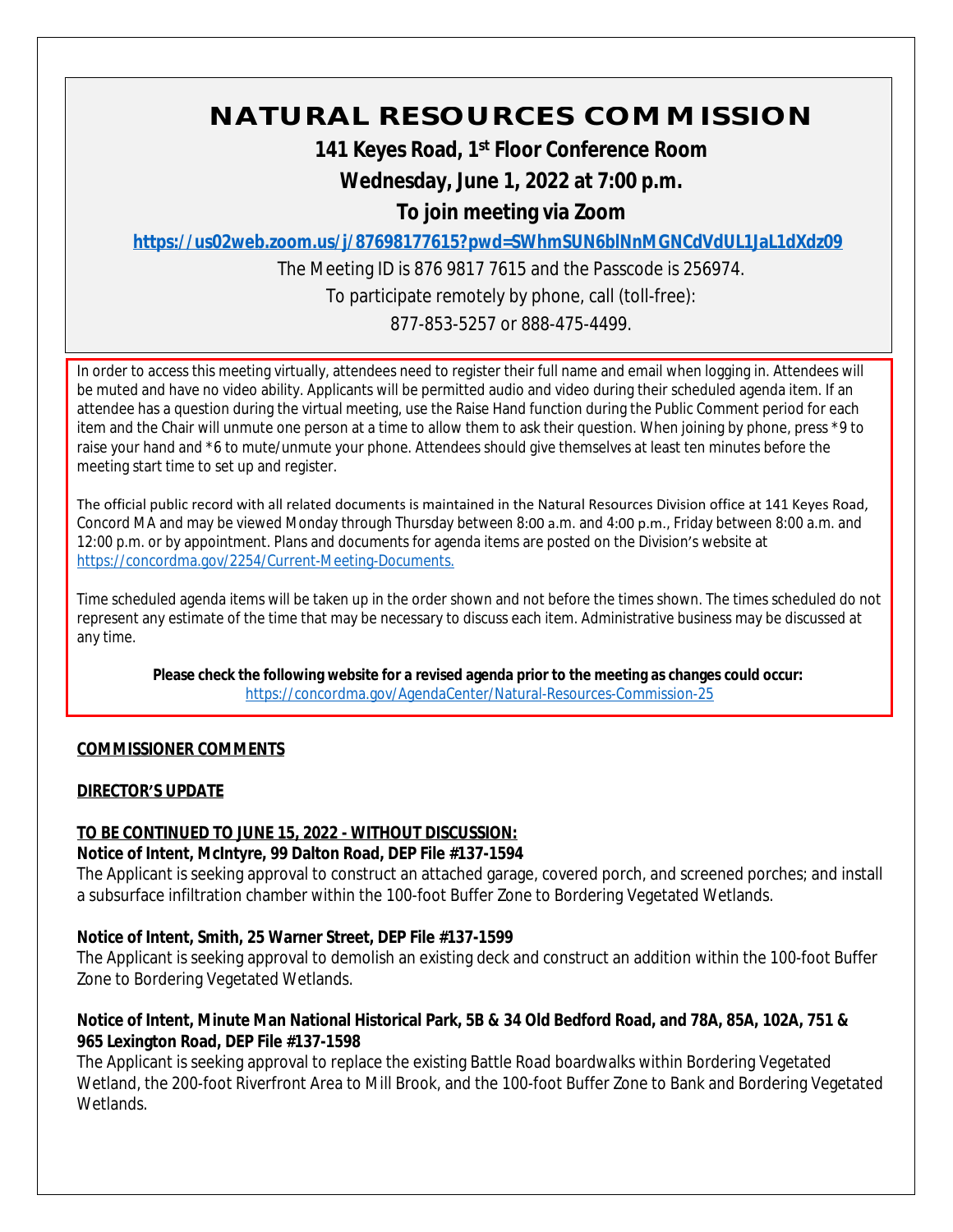## **Abbreviated Notice of Resource Area Delineation, Canty, 1266 Monument Street, DEP File #137-1597**

The Applicant is seeking confirmation of the Bordering Vegetated Wetlands delineation from the Natural Resources Commission.

### **CONTINUANCES (to be heard this evening):**

#### **7:00 pm – Notice of Intent, Kowaloff, 228 Park Lane, DEP File #137-1595**

The Applicant is seeking approval to convert an existing breezeway to an addition; construct a porch, patio, and deck stairs; and replace an existing deck within the 100-foot Buffer Zone to Bordering Vegetated Wetlands.

#### **7:05 pm – Notice of Intent, AWMW, LLC, 5A Sunnyside Lane and an unnamed private way, DEP File #137-1601** The Applicant is seeking approval to install a stormwater management system for a future subdivision and install a water main within Bordering Land Subject to Flooding and the 100-foot Buffer Zone to Bordering Vegetated Wetlands.

## **7:10 pm – Notice of Intent, Limpaecher, 61 Black Duck Road, DEP File #137-1578**

The Applicant is seeking approval to construct an addition, convert an existing deck into a sunroom, extend the rear deck, and remove failing retaining wall within the 100-foot Buffer Zone to Bordering Vegetated Wetlands.

#### **NEW APPLICATIONS (to be heard this evening):**

#### **7:15 pm – Notice of Intent, Akers, 169 Lowell Road, DEP File #137-1603**

The Applicant is seeking approval to replace an existing septic system within Bordering Land Subject to Flooding and the 100-foot Buffer Zone to Bordering Vegetated Wetlands.

## **7:20 pm – Request for Determination of Applicability, Camp, 43 Brooks Street, RDA File #22-11,**

The Applicant is seeking approval to conduct invasive species removal within the 100-foot Buffer Zone to Bank and Bordering Vegetated Wetlands.

## **7:25 pm – Request for Determination of Applicability, Walden Woods Project, 64A Sudbury Road, 111A Concord Turnpike, and 1047 Concord Turnpike, RDA File #22-12**

The Applicant is seeking approval to conduct invasive species removal within the 100-foot Buffer Zone to Bordering Vegetated Wetlands.

#### **7:30 pm – Notice of Intent, Department of Corrections, 965 Elm Street, DEP File #137-1604**

The Applicant is seeking approval to reconfigure the stormwater conveyance system and additional stormwater management within the 200-foot Riverfront Area to the Assabet River and the 100-foot Buffer Zone to Bordering Vegetated Wetlands.

#### **MINOR MODIFICATION:**

#### **7:35 pm – Calabria, 261 Heaths Bridge Road, DEP File #137-1569**

The Applicant is seeking approval to demolish and rebuild a single-family dwelling, construct an attached garage, demolish an existing unattached garage and carport, relocate an existing septic tank and pump, and enlarge the paved driveway within the 200-foot Riverfront Area to the Sudbury River and within the 100-foot Buffer Zone to Bank and Bordering Vegetated Wetlands.

#### **CERTIFICATES OF COMPLIANCE:**

Pisano, 73 Monument Street, DEP File #137-1542